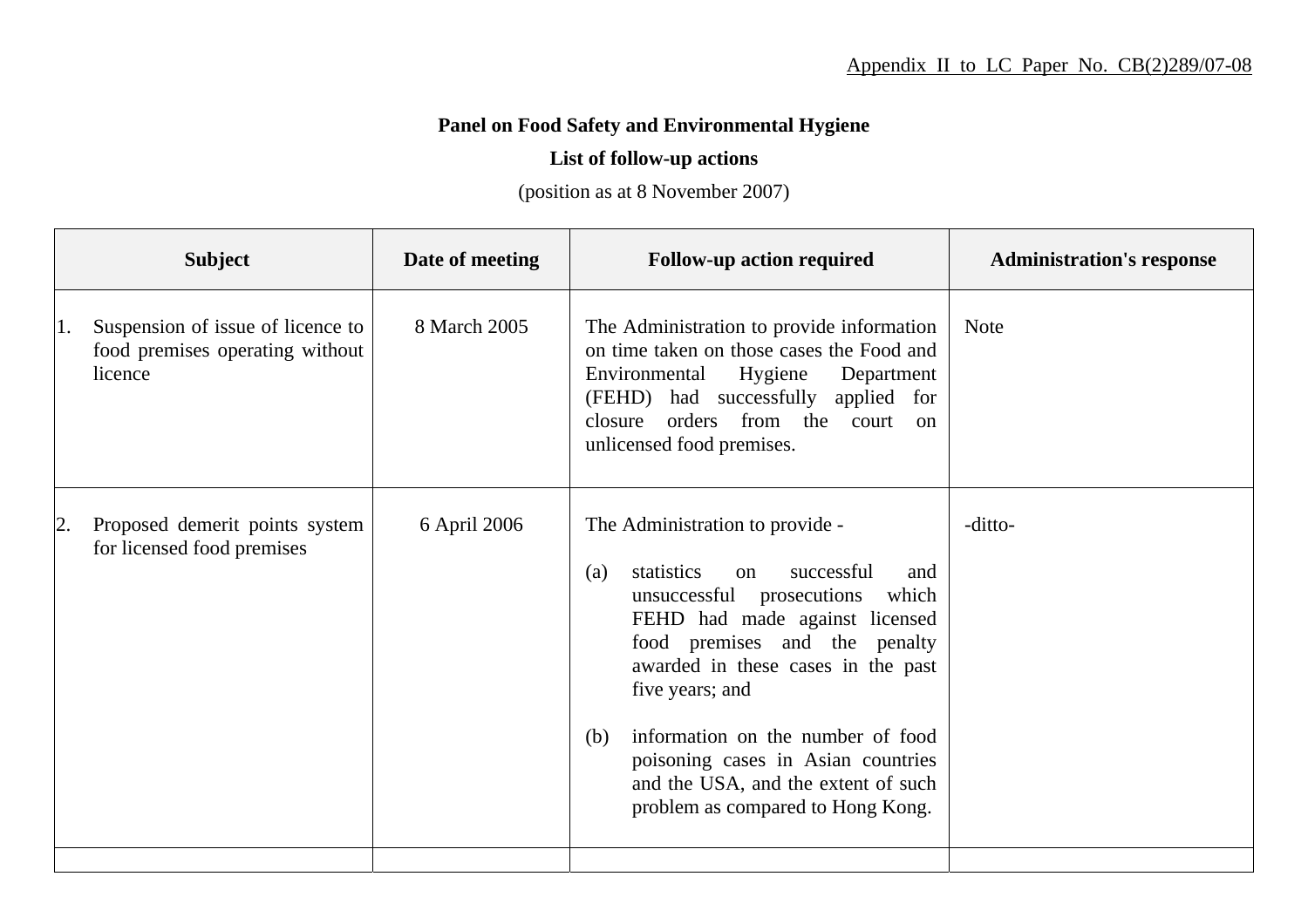|               | <b>Subject</b>                                                 | Date of meeting                                                             | <b>Follow-up action required</b>                                                                                                                                                                                                                                                                                                                      | <b>Administration's response</b> |
|---------------|----------------------------------------------------------------|-----------------------------------------------------------------------------|-------------------------------------------------------------------------------------------------------------------------------------------------------------------------------------------------------------------------------------------------------------------------------------------------------------------------------------------------------|----------------------------------|
| 3.            | actions<br>Enforcement<br>against<br>street hawking activities | 6 April 2006                                                                | Administration to provide<br>The<br>the<br>investigation findings on the hawker<br>raiding operation conducted on 29 March<br>2006 whereupon a man sustained injury as<br>a result of a traffic accident.                                                                                                                                             | -ditto-                          |
| 4.            | unauthorized<br>Control<br>of<br>extension of food business    | 13 June 2006                                                                | The Administration to provide information<br>about the reasons for not being able to take<br>actions<br>against<br>enforcement<br>some<br>complaints of unauthorized extension of<br>food business received in 2005, and the<br>number of repeat offenders for breaching<br>section 34 of the Food Business<br>Regulation and section 4A of Cap. 228. | -ditto-                          |
| 5.            | Mainland's poultry eggs exported<br>to USA                     | 30 November 2006                                                            | The Administration to provide information<br>on the control measures put in place for the<br>Mainland's poultry eggs exported to USA<br>when it was available from the Mainland<br>authorities.                                                                                                                                                       | -ditto-                          |
| <sup>6.</sup> | Regulation of racing pigeons                                   | 12 December 2006<br>(Joint meeting with<br>the Panel on Health<br>Services) | The Administration to provide information<br>on the regulatory control measures on<br>racing pigeons in other places, including<br>the Mainland and Taiwan.                                                                                                                                                                                           | -ditto-                          |
|               |                                                                |                                                                             |                                                                                                                                                                                                                                                                                                                                                       |                                  |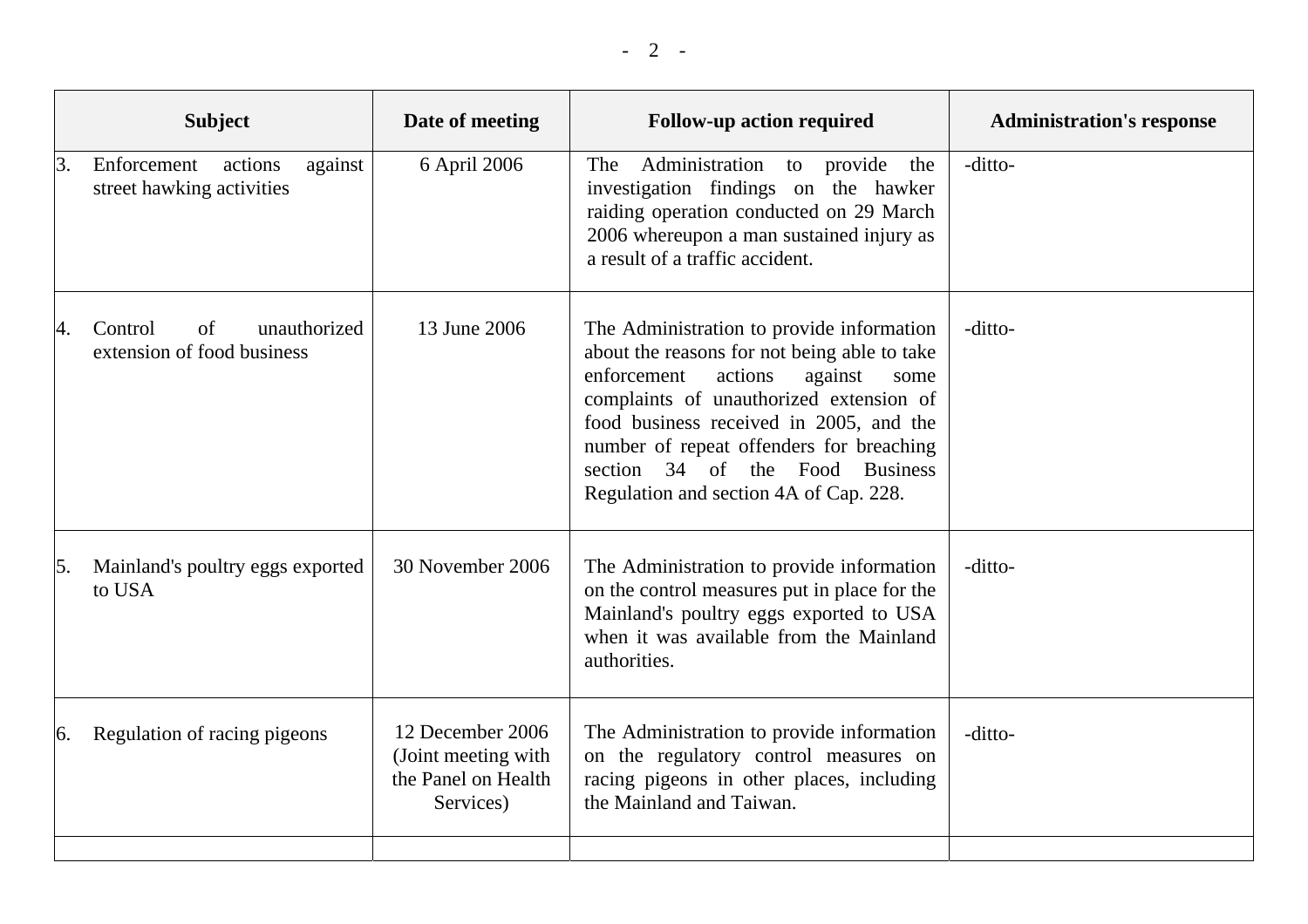|    | <b>Subject</b>                | Date of meeting | <b>Follow-up action required</b>                                                                                                                                                                                                             | <b>Administration's response</b>                                                                                                                  |
|----|-------------------------------|-----------------|----------------------------------------------------------------------------------------------------------------------------------------------------------------------------------------------------------------------------------------------|---------------------------------------------------------------------------------------------------------------------------------------------------|
|    | Crematoria                    | 9 January 2007  | The Administration to provide a complete<br>guidelines<br>copy of the new<br>for<br>crematorium staff.                                                                                                                                       | -ditto-                                                                                                                                           |
| 8. | Centre for Food Safety (CFS)  | 10 April 2007   | Administration<br><b>The</b><br>provide<br>to<br>supplementary information on targeted<br>food surveillance after CFS had collated<br>more views on this subject.                                                                            | Administration's response<br>The<br>was circulated to members vide<br>[LC]<br>Paper<br>No.<br>$CB(2)282/07-08(01)]$ issued on 7<br>November 2007. |
| 9. | <b>Centre for Food Safety</b> | 8 May 2007      | The Administration to provide a response<br>on its follow-up actions in respect of the<br>Consumer Council's test results and<br>recommendations on the level of arsenic in<br>dried food in order to safeguard public<br>health and safety. | The Administration's response<br>was circulated to members vide<br>[LC]<br>Paper<br>No.<br>$CB(2)282/07-08(01)]$ issued on 7<br>November 2007.    |
|    | 10. New Food Safety Ordinance | 12 June 2007    | The Administration to provide further<br>information on any progress made by the<br>Administration in taking forward the<br>legislative work.                                                                                                | <b>Note</b>                                                                                                                                       |